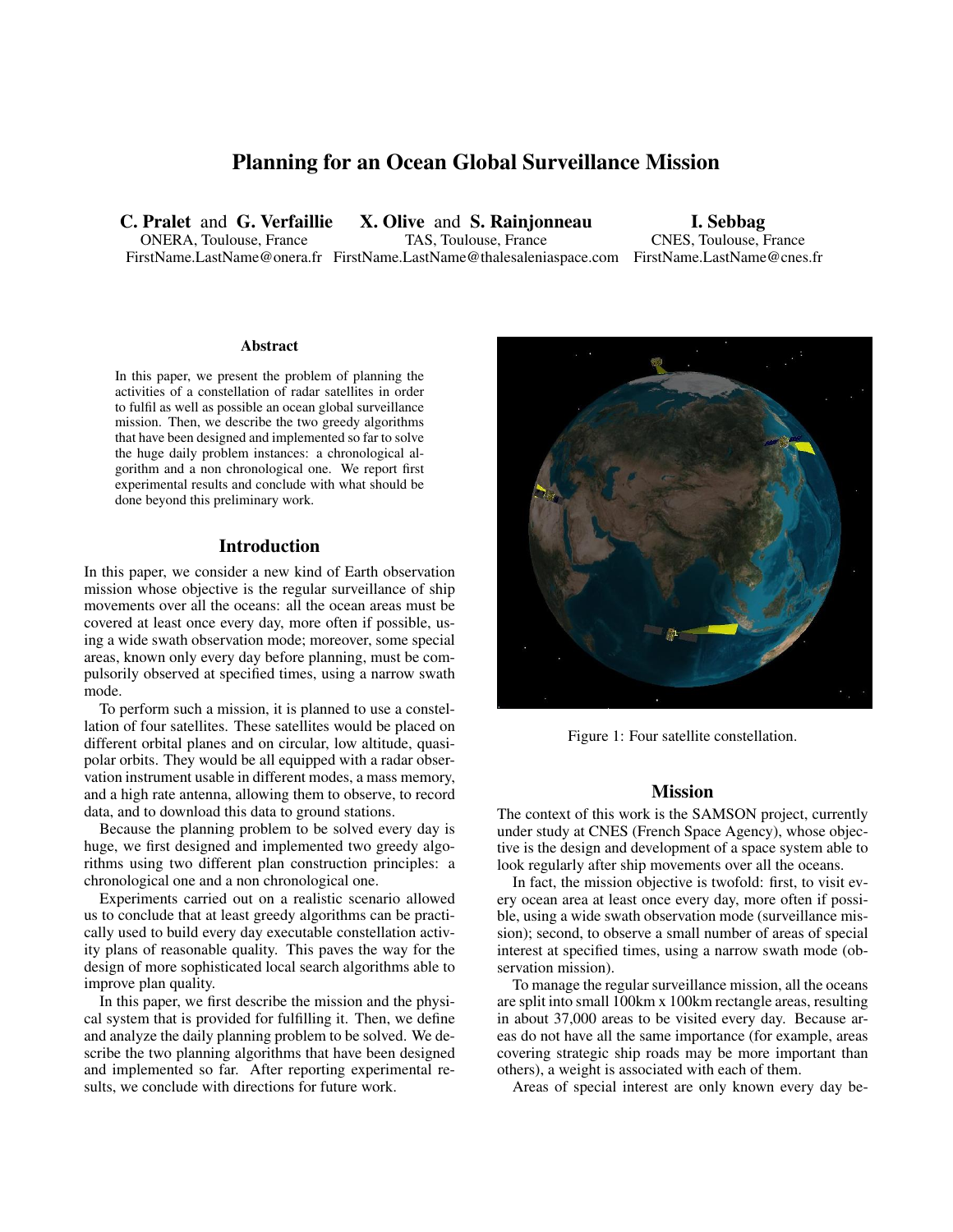fore planning for the next day. Their observation at specified times is compulsory.

## Physical system

Constellation To fulfil such a mission, it is planned to use a constellation of four satellites, placed on different orbital planes and on circular, low altitude, quasi-polar orbits. Orbiting around Earth takes about one hour and a half.

Instrument modes Each satellite is equipped with a radar observation instrument usable in four different modes: a wide swath regular surveillance mode (SURV), two narrow swath high resolution observation modes (HR1 and HR2), and a stand-by mode (SB). We will consider that the instrument is ON when it is in SURV, HR1, or HR2 mode and is OFF when it is in SB mode. Mode transitions are instantaneous.

Surveillance When the instrument is in mode SURV, it scans a wide strip (about 1000km wide) on Earth surface, on the right of the satellite track, which covers concurrently a number of the areas that result from ocean splitting.

Figure [1](#page-0-0) is an artist view of the four satellites with, for each of them, the scanning (in yellow) performed by the radar instrument on the right of the satellite track over a very short time period. Figure [2](#page-1-0) shows the scanning performed by the radar instruments of the four satellites over a 45 minute period (a color is associated with each satellite of the constellation). Figure [3](#page-1-1) focuses on one satellite and on the ocean splitting (each point on the ocean surface represents the center of an area). Finally, Figure [4](#page-2-0) is a schematic view of the ocean splitting, of the satellite track, of the radar instrument swath, of an area, and of its associated area visit window.



Figure 2: Scanning performed by the radar instruments of the four satellites over a 45 minute period.



Figure 3: Ocean splitting and scanning performed by the radar instrument of one satellite over a short time period.

<span id="page-1-1"></span>Observation and attitude movements In order to increase the number of observation opportunities in mode HR1 or HR2, each satellite would be able to perform attitude movements in order to observe on the left of the satellite track as well as on the right. No observation and no surveillance is possible during a satellite attitude movement, but the instrument can remain ON (in mode SURV), in order to limit the number of ON/OFFs. Between two successive observations on the left, surveillance on the left is possible too, in order to avoid two attitude movements (one to go from the left to the right and one to come back to the left). However, by default, satellites perform observation and surveillance on the right.

Energy and memory Each instrument mode is characterized by an instantaneous consumption of energy and memory. On-board energy is produced by solar panels when the satellite is not in eclipse until a maximum level that depends on battery capacity. It must never be below a minimum level. On-board available mass memory is released by data downloads when the satellite is within a visibility window of a ground reception station. It must never be below 0 (memory overwriting). To be sure to meet these constraints, a maximum consumption of energy and memory per satellite orbit is enforced.

Instrument temperature Instrument temperature evolution depends on the fact that the instrument is ON or OFF and on the fact that the satellite is in eclipse or not. It cannot be below a minimum level and must never be above a maximum level.

<span id="page-1-0"></span>Number of ON/OFFs For the sake of long-term reliability, the number of instrument ON/OFFs over the whole planning horizon (typically one day) is limited.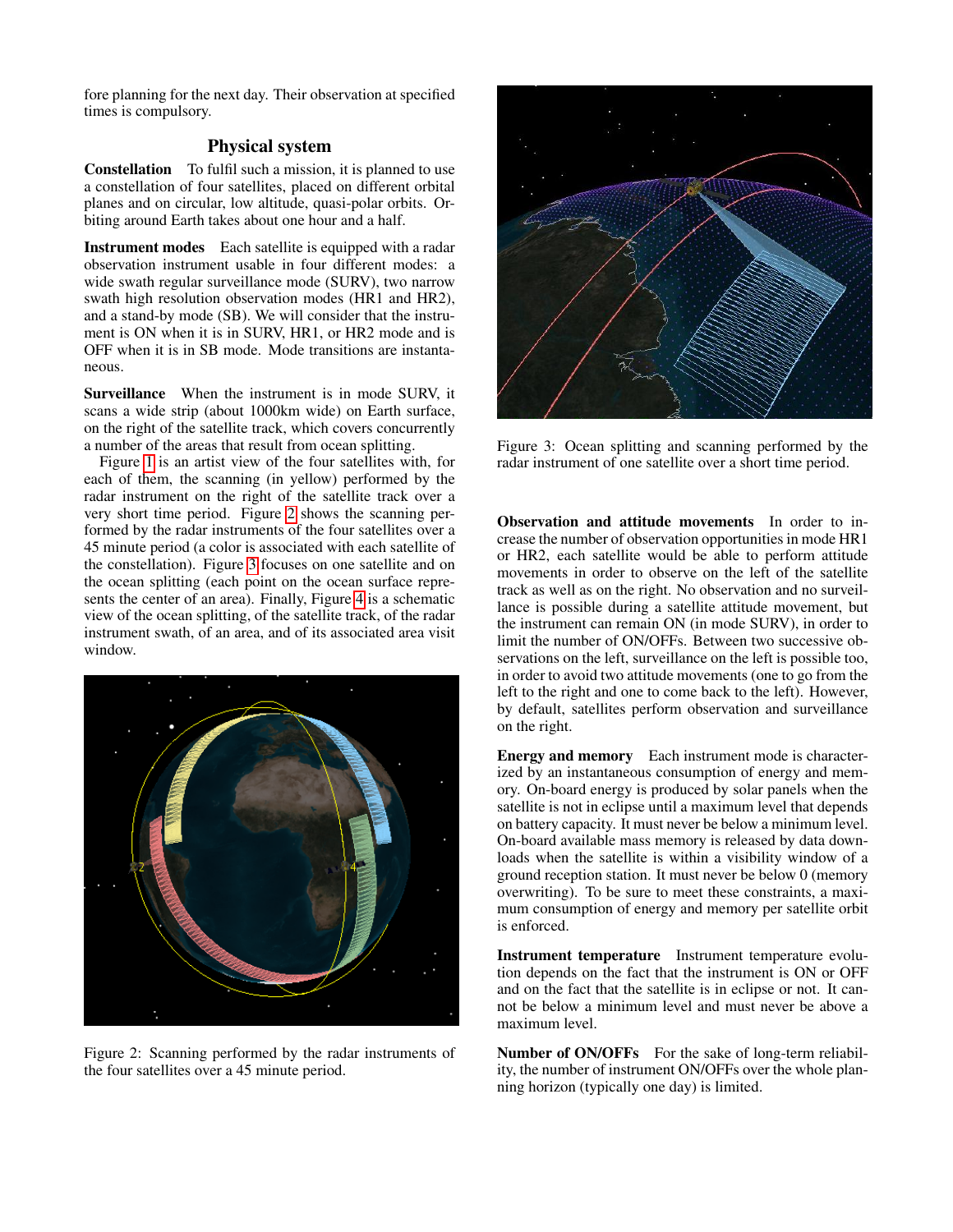

<span id="page-2-0"></span>Figure 4: Ocean splitting, satellite track, radar instrument swath, area, and its associated area visit window.

### Management system

The constellation of satellites would be managed from the ground as follows: the requirements in terms of surveillance remain the same day after day; only the requirements in terms of observation change; each day, before planning for the next day, the compulsory observations are known; each one is characterized by a satellite, a starting time, a duration, a side (either right or left), and a mode (either HR1 or HR2); they are assumed to be compatible (performing all of them is possible); the problem is to organize as well as possible the surveillance mission while satisfying all the physical constraints and guaranteeing the execution of all the compulsory observations; when a executable plan has been built on the ground in the mission center, it is uploaded to all the satellites for execution.

## Planning problem

For the moment, we only consider observation and surveillance activities and do not consider data downloads.

Data Planning problem data is the following one:

- the static parameters of the physical system (for example, the duration of a satellite attitude movement);
- the planning horizon (for example, the next day);
- for each satellite:
	- its initial state (at the beginning of the planning horizon), including its eclipse status, its observation side, and its instrument mode and temperature;
- the times of orbit change and of eclipse status change (over the planning horizon);
- the set of compulsory observations with, for each of them, its starting time, its duration, its side, and its mode;
- the set of surveillance opportunities with, for each of them, its area, its starting time, its duration, and its side.

Variables In classical Earth observation planning problems (see for example [\(Verfaillie and Lemaître 2006\)](#page-6-0) for a tutorial and an associated commented bibliography), observations are mutually exclusive: two observations cannot be performed concurrently. In such conditions, it is relevant to associate with each candidate observation o decision variables that represent the fact that  $o$  is realized or not and, in case of realization, o's realization parameters (time, mode . . . ).

On the contrary, in the planning problem we face, surveillance of different areas can be performed concurrently. In such conditions, it is more relevant to consider decision variables that represent satellite activity (time, mode, side . . . ).

We define an ON interval as an interval on which the instrument is ON (in mode HR1, HR2, or SURV) and an OBS interval as an interval on which observation or surveillance is effective (no attitude movement).

In such conditions, the decision variables we consider are the following ones for each satellite:

- the number of ON intervals (over the planning horizon);
- for each ON interval:
	- its starting time;
	- its duration;
	- the number of OBS intervals it includes;
	- for each OBS interval:
	- ∗ its starting time;
	- ∗ its duration;
	- ∗ its side.

Figure [5](#page-2-1) shows an example of plan including 3 ON intervals and 6 OBS ones.



<span id="page-2-1"></span>Figure 5: Example of plan including 3 ON intervals and 6 OBS ones over the planning horizon  $[T_s, Te]$ .

Constraints The set of constraints to be considered derives from this choice of variables and from the requirement that all the compulsory observations be performed and all the physical constraints described in Section *Physical system* be satisfied: temporal constraints on ON and OBS intervals, energy, memory, and temperature constraints, and limitations on the number of ON/OFFs.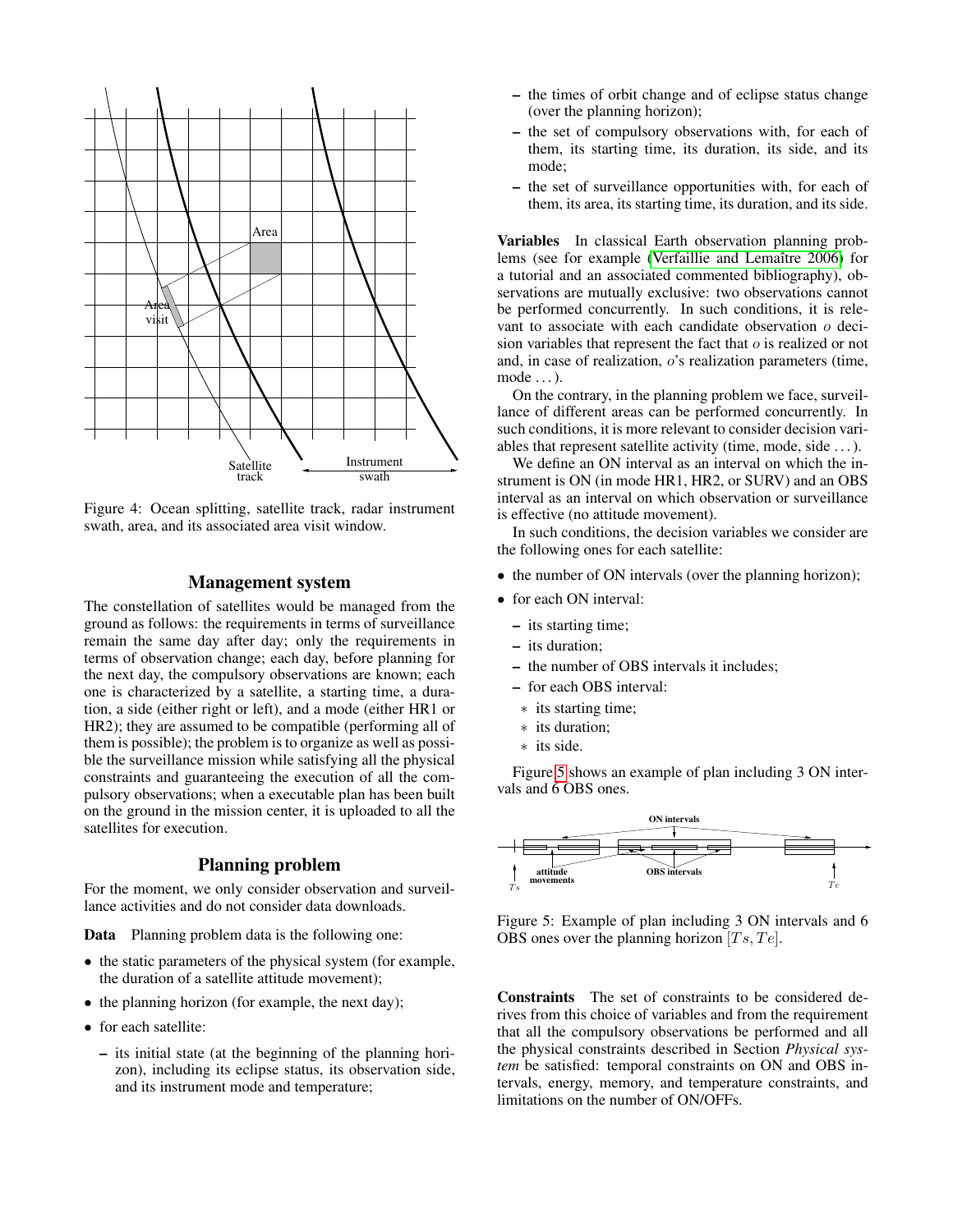Optimization criterion We propose to consider the following optimization criterion:

$$
c = \sum_{a \in A} \left( w_a \cdot (1 - \alpha^{n v_a}) \right)
$$

where A is the set of areas to be visited,  $\alpha$  is a parameter to be set strictly between 0 and 1 and, for each area  $a \in A$ ,  $w_a$  is its weight and  $nv_a$  the number of times it is visited over the planning horizon (number which can be computed from the set of OBS intervals in the plan).

As any optimization criterion, such a criterion is arguable. It is however justified by the following properties: for each area  $a \in A$ , let be  $c_a = w_a \cdot (1 - \alpha^{n v_a})$ ; if area a is not visited  $(nv_a = 0)$ , then  $c_a = 0$ ; if it is visited once  $(nv_a = 1)$ , then  $c_a = w_a \cdot (1 - \alpha)$ ; if it is visited twice  $(nv_a = 2)$ , then  $c_a = w_a \cdot (1 - \alpha^2)$ ; if  $n v_a \to +\infty$ , then  $c_a \to w_a$ ; each new visit of area a returns  $w_a \cdot (1 - \alpha) \cdot \alpha^{nv_a}$ ; moreover, local  $c_a$ values are added over all the areas to be visited.

Instance size The instances associated with a planning problem over an one day horizon typically involve about 30 compulsory observations, about 37,000 areas to be visited, and on average 4.93 surveillance opportunities per area.

## Possible approaches

Constraint programming Because the set of relevant starting and ending times for ON and OBS intervals is finite (set of starting and ending times for compulsory observations and surveillance opportunities), the planning problem we face can be modeled as a constrained optimization problem. Hence, classical constraint programming can be used to model and solve it.

This is the first approach we followed, using the OPL tool (*Optimization Programming Language*, now referred to as *IBM ILOG CPLEX Optimization Studio* [\(IBM ILOG \)](#page-5-0)). This allowed us to get quickly a reference executable model. However only very small artificial instances, involving some tens of areas and some surveillance opportunities per area, could be effectively optimally solved using such a generic optimization tool.

Dynamic programming The planning problem we face can be also been modeled as a sequential decision-making problem, with a finite horizon and deterministic transitions (no uncertainty), which can be solved using dynamic programming algorithms [\(Bellman 1957\)](#page-5-1).

However, such an approach would require to consider the following state variables: for each satellite, current time, mode, side, energy, memory, temperature, and remaining number of ON/OFFs and, for each ocean area, number of visits already performed. As a consequence, mainly because of the number of areas, the state space to be considered would be too huge and the approach impractical.

Such a situation would change and dynamic programming could become practical if the optimization criterion would be additive, for example if  $c = \sum_{a \in A} (w_a \cdot n v_a)$ .

## Two planning algorithms

To solve at least approximately real-size instances we developed two specific greedy algorithms, using two different plan construction principles: a chronological one and a non chronological one.

#### A chronological greedy algorithm

The first algorithm builds a plan in a chronological way by going forward from the beginning to the end of the planning horizon.

At any step of the algorithm, the system is in some state defined by (i) the current satellite, (ii) for each satellite, by the current decision time, mode, side, energy, memory, temperature, and remaining number of ON/OFFs and, (iii) for each ocean area, by the number of visits already performed. At the beginning of the algorithm, the system is in the state it reached at the end of the previous planning horizon.

At any step, when the current satellite is  $s$  and the current time is  $t$ , a first decision must be made concerning  $s$  on the next area visit  $v$  to be performed. To make this decision, the next compulsory observation  $o$  to be performed by  $s$  is computed, as well as the set  $V$  of area visits that can be performed by s between  $t$  and the beginning of  $o$  (ordered by increasing ending times). If  $V$  is not empty, the first area visit  $v$  in  $V$  is candidate and one has to decide on performing it or not. If V is empty, o must be performed (no other choice). See Figure [6](#page-3-0) for an illustration.



<span id="page-3-0"></span>Figure 6: Current decision time  $t$ , next compulsory observation  $o$  to be performed, and set  $V$  of candidate area visits before o.

If it has been decided to perform  $v$ , a second decision (in fact, a sequence of decisions) must be made on what will be done before and just after performing  $v$  in terms of instrument activation and attitude movement: to set or to maintain the instrument ON between  $t$  and the beginning  $t'$  of  $v$ ; if  $v$ is a compulsory observation to be performed on the left and the next compulsory observation must be performed on the left too, to remain on the left or to come back to the right at the end of  $v$ ; in the latter case, to maintain or not the instrument ON during the attitude movement. See Figures [7](#page-4-0) and [8](#page-4-1) for an illustration.

Once all these decisions have been made, the number of visits of the area  $\alpha$  that is associated with  $\upsilon$  (and possibly of other areas if it is decided to have the instrument ON between t and  $t'$ ) can be incremented; the end  $t''$  of v (taking into account the duration of the possible attitude movement at the end of  $v$ ) becomes the next decision time for satellite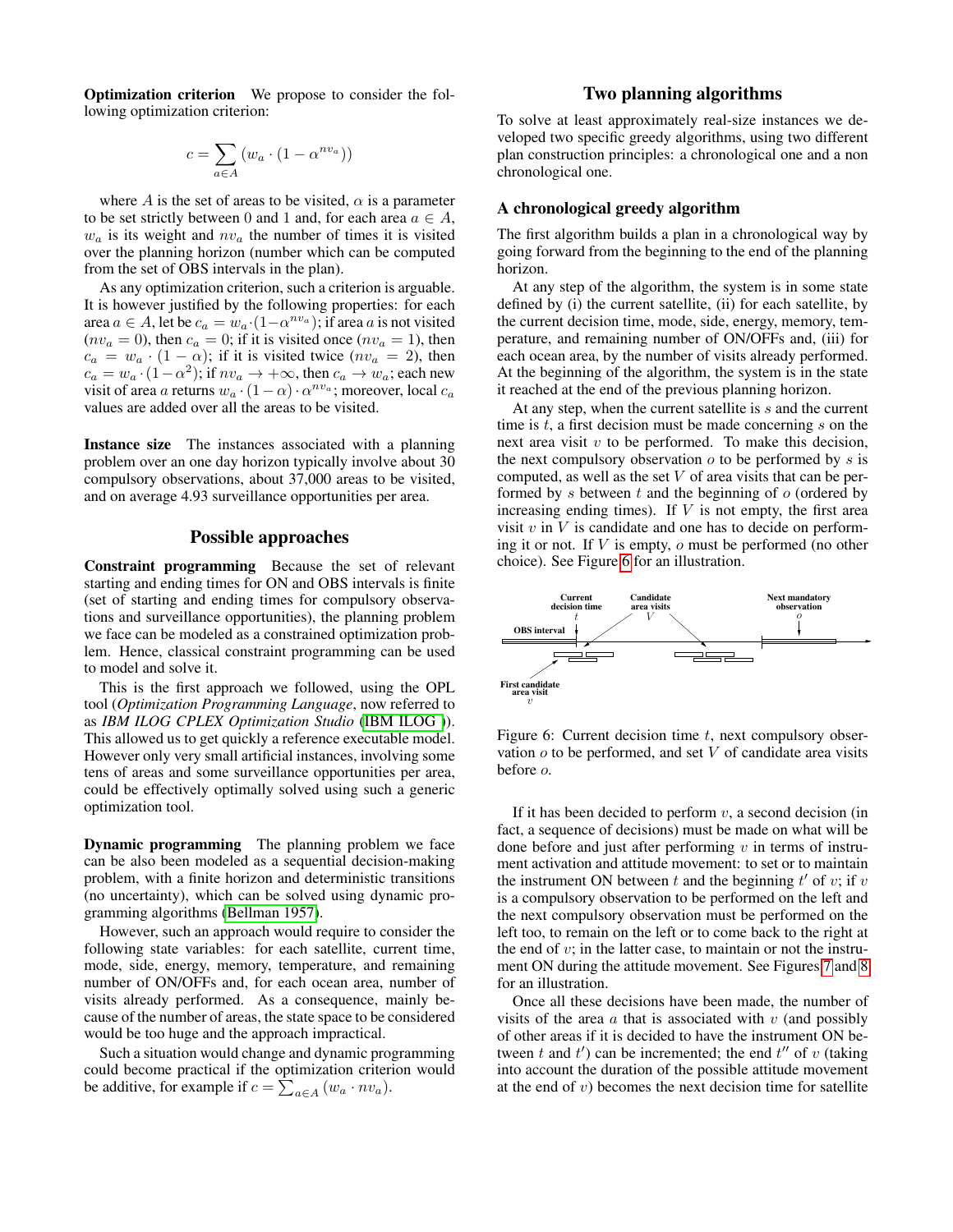

<span id="page-4-0"></span>Figure 7: Chosen area visit  $v$  and next decision time  $t'$ .



<span id="page-4-1"></span>Figure 8: Chosen area visit  $v$  and next decision time  $t'$ , with two options: to maintain the instrument ON or to set it OFF between  $t$  and  $t'$ .

 $s$ ; the state of  $s$  at  $t''$  can be computed; if this state is inconsistent (too much energy consumption, too high instrument temperature, impossibility of performing all the remaining compulsory observations . . . ), decisions are cancelled and other ones are made; in case of consistency, the next algorithm decision step is defined by the earliest decision time over all the satellites.

This algorithm contains some choice points at which local heuristics can be used in order to guide the search towards plans of reasonable quality. The following heuristics have been implemented and used in experiments:

- for the choice of performing or not a candidate area visit v, let a be the area associated with v and  $mnv$  be the current mean number of visits over all the areas; we choose to perform v if and only if  $nv_a \leq w_a \cdot mnv$  *i.e.*, if and only if the number of visits of  $\alpha$  is less than or equal to the mean number weighted by a's weight;
- for the choice of having or not the instrument ON between t and the beginning  $t'$  of v, we choose to have it ON if and only if  $t'-t \leq Dm$  (not too long ON time because of energy, memory, and temperature constraints, with  $Dm$  a parameter to be set);
- finally, for the choice of remaining on the left or coming back to the right at the end of  $v$ , when  $v$  is a compulsory observation to be performed on the left (ending at time  $t''$ ) and the next compulsory observation must be performed

on the left too (starting at time  $t'''$ ), we choose to remain on the left if and only if  $t''' - t'' \leq 2 \cdot Dc + Dm'$  (with  $Dc$ the duration of an attitude movement and  $Dm'$  a parameter to be set); however, if it is decided to come back to the right, we choose to maintain the instrument ON during the attitude movement.

## A non chronological greedy algorithm

The second algorithm builds a plan in a non chronological way by starting from a plan that contains only the compulsory observations and by inserting in it area visits one after the other until no visit can be added.

The algorithm starts by building for each satellite a plan that includes only the compulsory observations (it is assumed that such a plan exists). To build it, it creates a small OBS interval associated with each compulsory observation. If two successive observations must be performed on the left, it decides on remaining on the left or coming back to the right between them. Necessary attitude movements are then added to the plan. If the maximum number of ON/OFFs over the planning horizon is exceeded, successive OBS intervals are merged until the constraint on the number of ON/OFFs be satisfied, while satisfying constraints on energy, memory, and temperature.

Then, the algorithm tries to add to this plan as many area visits as possible. To do that, it selects an area  $a$ , a satellite  $s$ , and a visit  $v$  of  $a$  by  $s$  that is not covered yet by the current OBS intervals. It creates a small OBS interval associated with  $v$  (if there is an intersection between  $v$  and a current OBS interval  $i$ ,  $i$  is simply extended). As previously, if the maximum number of ON/OFFs over the planning horizon is exceeded, successive OBS intervals are merged. If merging does not succeed (too many remaining ON/OFFs), then  $v$  is not added to the plan and is removed from the set of candidate area visits. The algorithm stops when this set is empty. See Figure [9](#page-4-2) for an illustration.



<span id="page-4-2"></span>Figure 9: Choice of an area visit  $v$ , creation of an OBS interval, and fusion with another one.

As the previous algorithm, this algorithm contains some choice points at which local heuristics can be used in order to guide the search towards plans of reasonable quality. The following heuristics have been implemented and used in experiments:

• for the choice of the area  $a$  for which a visit will be added to the plan, we choose an area that maximizes the immediate gain resulting from this addition *i.e.*,  $w_a \cdot \alpha^{nv_a}$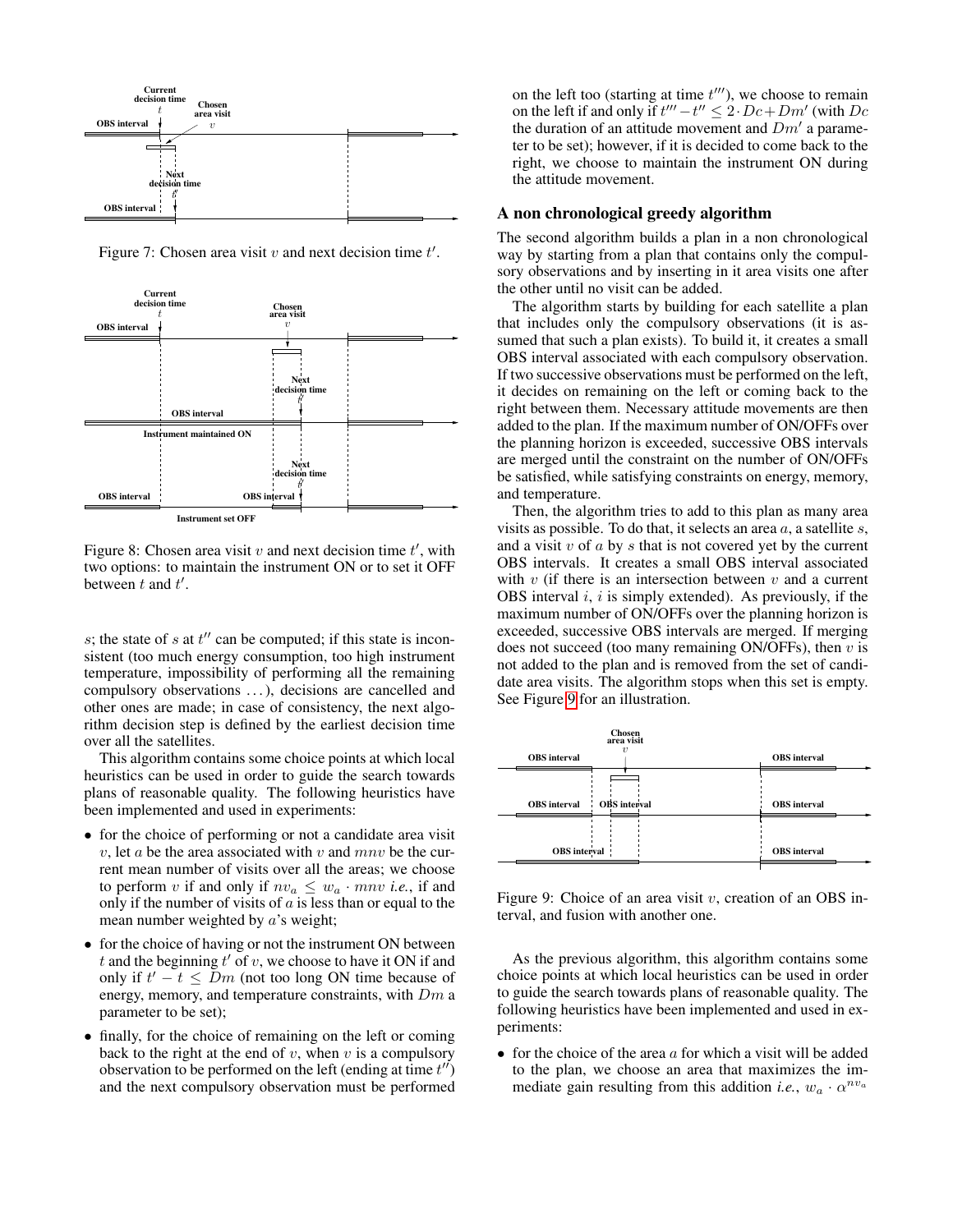(see Paragraph *Optimization criterion* in Section *Planning problem*);

- for the choice of the visit  $v$  of  $a$ , we choose it randomly among the visits that are not covered yet by the current OBS intervals;
- finally, for the choice of the two successive OBS intervals to be merged, we choose the ones that are the closest from each other.

## Experimental results

### Toy instances

The two algorithms have been first experimented on very small artificial toy instances on which the OPL tool is able to produce optimal solutions and to prove optimality.

These instances involve 16 areas and 2 possible visits per area. They have been solved with different values of the satellite parameters: maximum consumption of energy and memory, maximum instrument temperature, and maximum number of ON/OFFs.

On these instances, the two algorithms produce very similar results, with the non chronological greedy algorithm being sometimes slightly more efficient than the chronological one (until 8.5% in terms of criterion value).

On the same instances, the comparison with the results produced by the OPL tool shows that the two algorithms produce most of the time optimal or quasi-optimal solutions, except when the temperature constraint is strong, with a maximum distance to the optimum of 20%.

#### Real size instances

Real size instances have been solved with different satellite configurations and different satellite parameter values. Table [1](#page-5-2) shows typical results we obtained.

|                   |               | Non           |
|-------------------|---------------|---------------|
|                   | Chronological | chronological |
|                   | greedy        | greedy        |
|                   | algorithm     | algorithm     |
| Criterion value   | 41,837.25     | 41,925.40     |
| Number of         |               |               |
| area visits       | 154,067       | 175,471       |
| Mean number of    |               |               |
| visits per area   | 4.20          | 4.78          |
| Maximum number of |               |               |
| visits per area   | 17            | 28            |
| Minimum number of |               |               |
| visits per area   |               |               |
| Number of         |               |               |
| non visited areas |               |               |

<span id="page-5-2"></span>Table 1: Experimental results on real size instances.

These results show that the non chronological greedy algorithm is clearly more efficient than the chronological one: more area visits are performed, the mean and the maximum number of visits per area are greater, and all the areas are

visited at least once (with the chronological algorithm, one area is not visited at all). The small difference between both algorithms in terms of criterion value is due to the form of the criterion: when, for a given area  $a$ , a significant number of visits is already planned, adding one returns almost nothing  $(w_a \cdot (1 - \alpha) \cdot \alpha^{nv_a})$ , where  $nv_a$  is the number of visits already planned).

Independently of the specific heuristics used in both algorithms, we guess that such a difference can be explained by the fact that the non chronological algorithm is less blind than the chronological one, which sees nothing beyond the next area visit it chooses, except checking that all the remaining compulsory observations can be still performed.

However, to be fair, it must be stressed that the non chronological greedy algorithm is a bit more complex to be implemented and less efficient in terms of computing time, mainly because of insertions of visits anywhere in the current plan, which require recomputing complex state evolutions such as the instrument temperature profile. On the contrary, with the chronological algorithm, the system state can be updated at each step in an incremental way.

## Conclusion and future work

These first results show that at least greedy algorithms can be practically used to solve the very large daily instances and to obtain plans of reasonable quality.

However, several directions could be explored in the next months.

From the algorithmic point of view, other heuristics and other heuristic parameters could be designed and experimented for both algorithms. Moreover, the non chronological algorithm can be seen as the first phase of a local search algorithm which would alternates visit additions and removals and would be equipped with simulated annealing and tabu search capabilities [\(Aarts and Lenstra 1997\)](#page-5-3).

From the problem modeling point of view, other features should be taken into account in the constraints or in the criterion, such as a minimum number of visits per area, depending on the area, and an as regular as possible spreading of these visits over the planning horizon.

Not only acquisition, but also data downloading, should be taken into account in the planning process, and the age of the information (difference between the time at which acquisition is performed and the time at which associated data is delivered to the ground) should be considered.

Finally, algorithms should be able to behave in a repair mode in order to accept last minute high priority observations by disturbing as less as possible the current plan.

### References

- <span id="page-5-3"></span>[Aarts and Lenstra 1997] Aarts, E., and Lenstra, J., eds. 1997. *Local Search in Combinatorial Optimization*. John Wiley & Sons.
- <span id="page-5-1"></span>[Bellman 1957] Bellman, R. 1957. *Dynamic Programming*. Princeton University Press.
- <span id="page-5-0"></span>[IBM ILOG] IBM ILOG. Cplex optimization studio. www-01.ibm.com/software/integration/optimization/cplexoptimization-studio/.